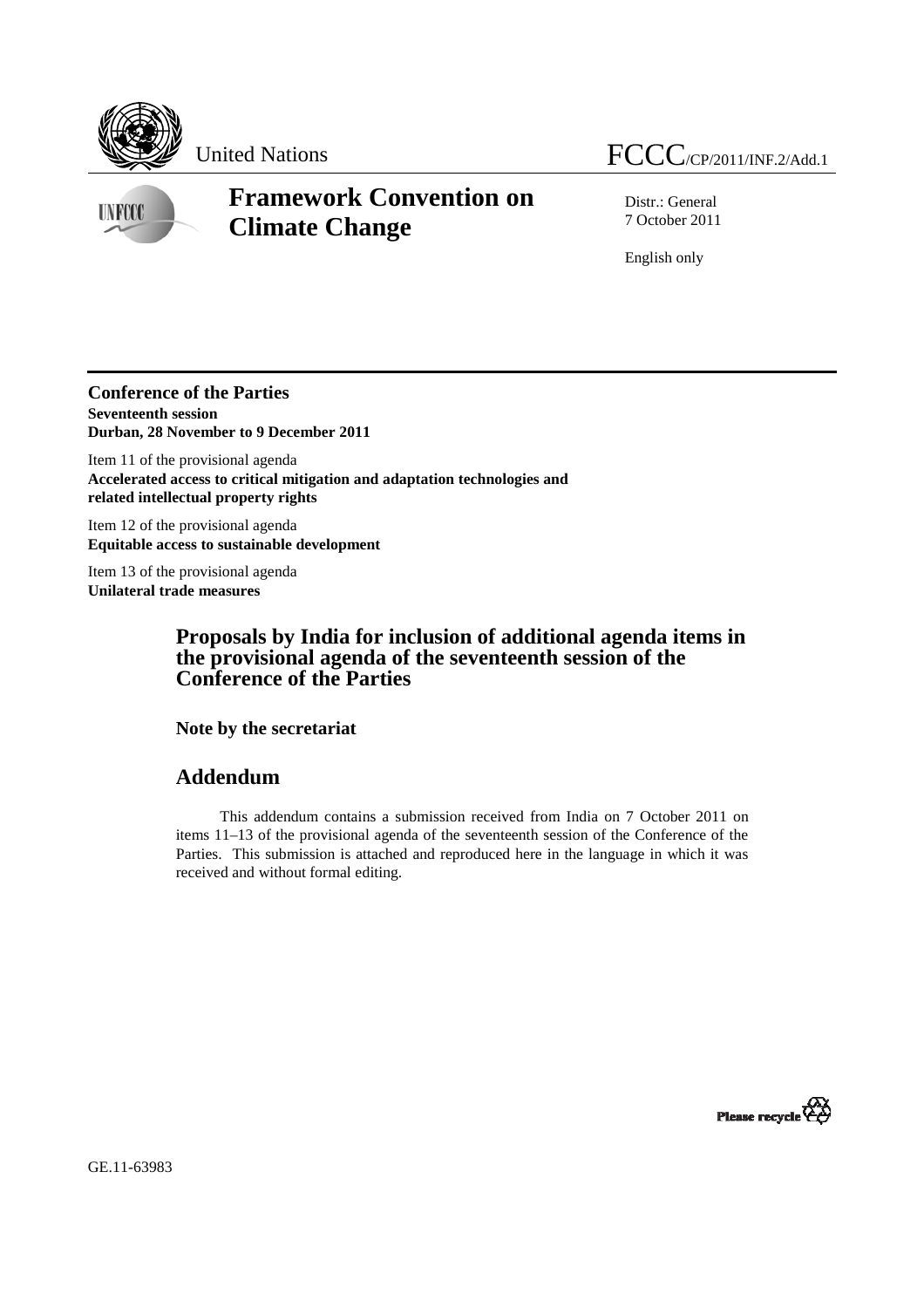# **Annex**

### **Annotations to Agenda Items 11, 12 & 13**

### **India**

In accordance with Rule 10 of the draft rules of procedure being applied by the Parties to the United Nations Framework Convention on Climate Change (FCCC), India submitted three agenda items for inclusion in the provisional agenda of the seventeenth meeting of the Conference of Parties (COP-17). These are featured in the provisional agenda as:

Agenda Item 11: Accelerated access to critical mitigation and adaptation technologies and related intellectual property rights

Agenda Item 12: Equitable Access to Sustainable Development

Agenda Item 13: Unilateral Trade Measures

*Relevant Documents*

*Proposals by India for inclusion of additional agenda items in the provisional agenda of the seventeenth session of the Conference of the Parties, Note by the secretariat, FCCC/CP/2011/INF.2* 

*Provisional Agenda and Annotations, Conference of the Parties Seventeenth session Durban, 28 November to 9 December 2011, Note by the Executive-Secretary, FCCC/CP/2011/1* 

These annotations seek to provide a context for the COP's consideration of India's agenda items. In particular it seeks to explain the underlying concerns that inspired the inclusion of these items in the provisional agenda, as well as the goals sought to be advanced by considering these items.

# **Process, Forum and Time frame**

India is seeking to foster a constructive discussion on these three important agenda items. In raising and seeking to address issues of central importance to India as well as other developing countries, India is hoping to catalyze, through discussion and debate, a progressive and well-founded agreement that Parties can take ownership of. India does not wish to impede the work of the Conference in any way. In particular, India does not wish either to hinder the operationalization of the Cancun Agreements or to prompt an unhelpful 'agenda-fight.' In this spirit and in order to ensure efficient management of the COP's time, India is willing to consider a range of fora and process options for addressing the three agenda items India has identified. These include:

- o Discussions in the COP Plenary, its contact groups, and/or in informals reporting back to the COP
- o Discussions in the AWG-LCA, its contact groups, and/or in informals reporting back to the AWG-LCA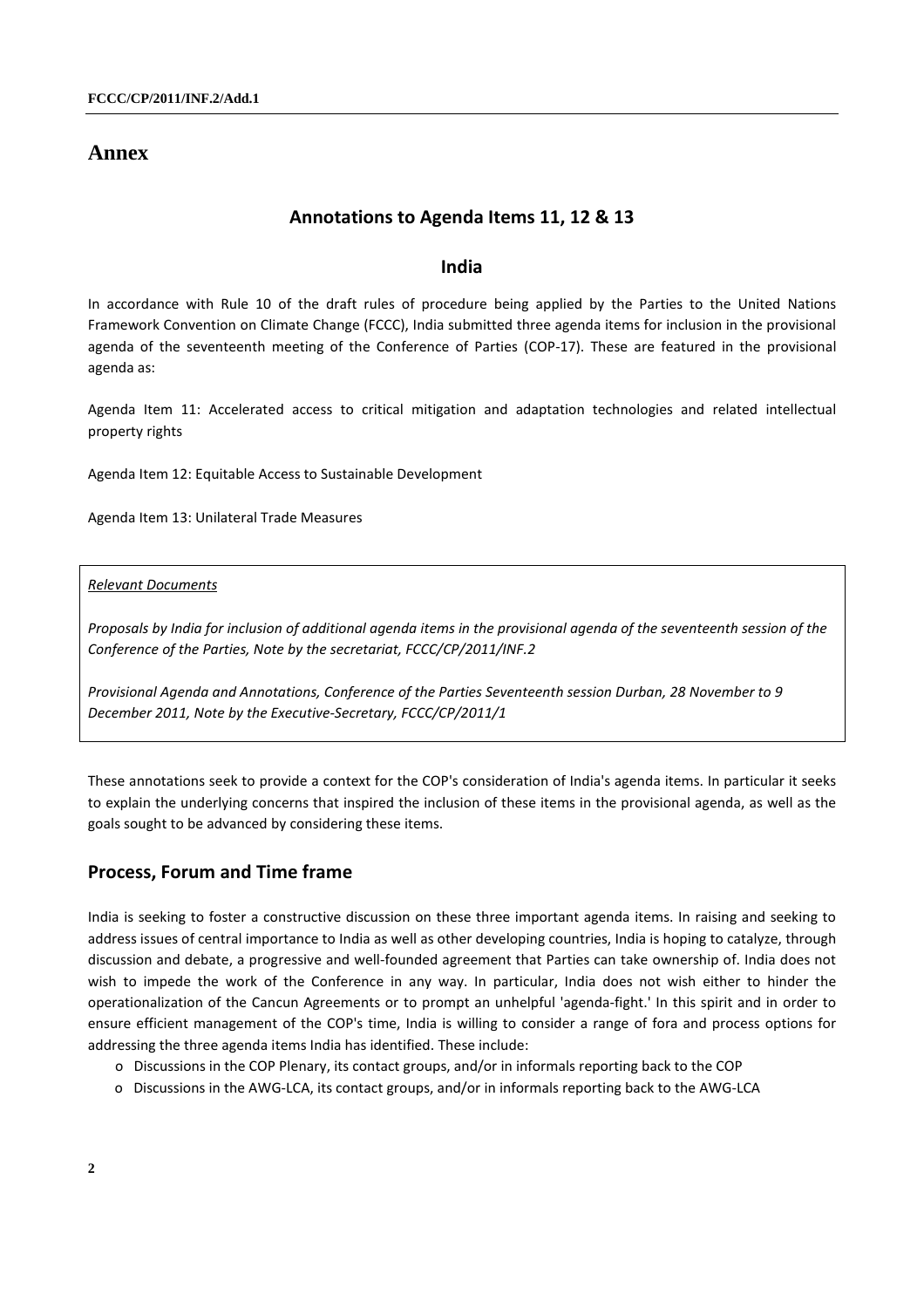Although India is willing to demonstrate flexibility in the choice of process and forum, it is of critical importance that the chosen forum has the ability to take formal decisions or at the very least recommend decision text that will form an integral part of any eventual composite decision text that emerges on these and related issues.

India is also willing to demonstrate flexibility on the timeframe taken to resolve these substantive issues. While an early resolution of the issues identified in India's three agenda items will unlock disagreements in other areas, India is willing to accept that these matters may only be resolved in subsequent meetings of the Conference of Parties. It is essential, however, that Parties identify at COP-17 a forum and process to address these issues, as well as ensure that these remain on the agenda for subsequent meetings of the Conference of Parties.

India would like to take this opportunity to assure Parties of its renewed commitment to the fundamental principles of the Convention and its Kyoto Protocol, as well as to the multilateral process.

# **Agenda Item 11: Accelerated access to critical mitigation and adaptation technologies and related intellectual property rights**

*Background:* FCCC Article 4(5) requires certain developed countries to promote, facilitate and finance the transfer of environmentally sound technologies and know-how to developing country Parties to enable them to implement the provisions of the FCCC. Given the serious energy poverty and developmental challenges many developing countries face and are compelled to prioritize, access to critical mitigation and adaptation technologies is central to their ability to address climate change. The Bali Action Plan recognizes this and requires Parties to develop, 'effective mechanisms and enhanced means for the removal of obstacles to, and provision of financial and other incentives for, scaling up the development and transfer of technology to developing country parties', as well as to 'accelerate deployment, diffusion and transfer of affordable environmental technologies.' The Bali Action Plan also posits, in keeping with FCCC Article 4(7), that the provision of measurable, reportable and verifiable technology transfer is a pre condition to nationally appropriate mitigation actions in developing countries. At Cancun, Parties agreed to set up a Technology Mechanism and Networks of Climate Technology Centers. Whilst, if appropriately operationalized, these institutional interventions will help build capacity for deployment of existing technologies, they do not address the issue of access to intellectual property rights (IPRs) of critical climate friendly technologies.

Many of the technologies that can help India and other developing countries achieve a lower carbon growth are out of their reach due to IPRs and prohibitive costs. The India firmly supports a facilitative IPRs regime that balances rewards for the innovators with the common good of humankind and thereby enables developing countries to take early and effective mitigation and adaptation actions at the national level. In the absence of such a facilitative IPRs regime the objective of advancing nationally appropriate mitigation and adaptation actions at the scale and speed warranted by the Convention will not be achievable. The Prime Minister of India recently noted that climate justice in India's view means 'a fair, equitable and transparent global regime for technology transfers.' India's National Action Plan on Climate Change also underscores the importance of a global IPR regime that enables technology transfer to developing countries under the FCCC. Such a regime will catalyze more effective and numerous climate-based interventions in India and other developing countries and must be diligently pursued in the multilateral process.

*Proposed Actions:* A facilitative IPRs regime relating to climate-critical mitigation and adaptation technologies must form a cornerstone of a regime for advancing global actions to address climate change. Should negotiations on the Bali Road Map remain immature or unbalanced across the two tracks, emerging understandings on a facilitative IPRs regime relating to critical mitigation and adaptation technologies must be reflected in the operational provisions of intervening COP decision texts.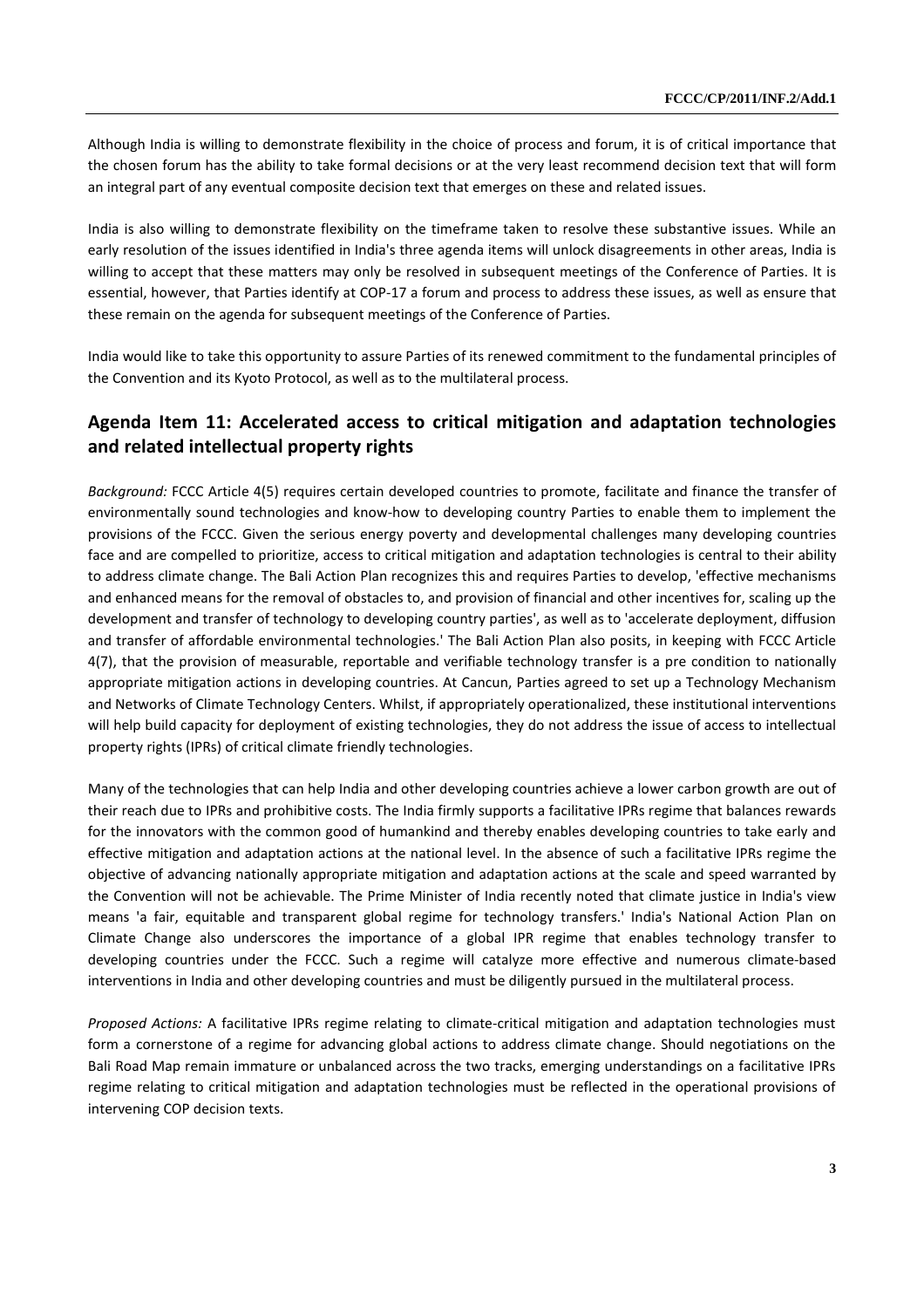At COP-17, Durban, Parties will need to decide on a process and time frame that would best suit such a discussion. The ongoing AWG-LCA work programme on technology development and transfer is scheduled to complete its work in 2011 and report to COP-17. In any case it is not mandated to consider IPRs issue, hence an alternative dedicated process must be found. Among the options are the following:

- o Launching a process under the COP or AWG-LCA clearly tasking it with crafting a facilitative IPRs regime relating to critical mitigation and adaptation technologies, and identifying desired inputs, eventual outcome and timeframe to reach it
- o Reintroducing the IPRs issue under the relevant AWG-LCA agenda item/process on technology

#### *Relevant Documents*

*The Cancun Agreements: Outcome of the work of the Ad Hoc Working Group on Long-term Cooperative Action under the Convention, Decision 1/CP.16, FCCC/CP/2010/7/Add.1, paras 113-129* 

*Relevant Indian Submissions* 

### **Agenda Item 12: Equitable Access to Sustainable Development**

*Background:* The FCCC and its Kyoto Protocol, as well as several COP and CMP decisions, contain numerous references in preambular and operational text to 'equity' and the related principle of 'common but differentiated responsibilities and respective capabilities.' Both these notions are highlighted in different contexts inter alia in the Berlin Mandate, 1995, the Delhi Declaration, 2002, the Bali Action Plan, 2007, the Copenhagen Accord, 2009, and the Cancun Agreements, 2010. Notwithstanding their frequent invocation, the core content of the notions of 'equity' and 'common but differentiated responsibilities and respective capabilities', the relationship between these notions, the nature of the obligations they entail, as well the applications they lend themselves to, have remained contested over the years.

There is agreement, however, that these notions, whatever their precise boundaries may be, form a fundamental part of the conceptual architecture of the climate change regime and must therefore guide interpretations of the obligations of the Parties as stipulated under the UNFCCC. There is also a recognition that these notions are intricately linked to FCCC Article 4(7) which endorses first, a delicate and equitable balance of responsibilities between developed and developing countries, and second, that economic and social development and poverty eradication are the first and overriding priorities of developing countries.

The Cancun Agreements (LCA), in addition to endorsing the notions of 'equity,' common but differentiated responsibilities and respective capabilities,' and elements of FCCC Article 4(7), in para 6, also use the term 'equitable access to sustainable development' to condition and qualify any identification of a timeframe for global peaking of greenhouse gas emissions. The term 'equitable access to sustainable development,' coined anew in the lead up to Cancun captures many dimensions of equity. In particular, India believes, it takes within its fold an approach premised on an understanding of the atmosphere as a global common to which all nations must have equitable access. Equitable access, for its part, must derive from the notion that all human beings have an equal entitlement to the global atmospheric space, and that in determining just shares of the remaining atmospheric space, past usage (or over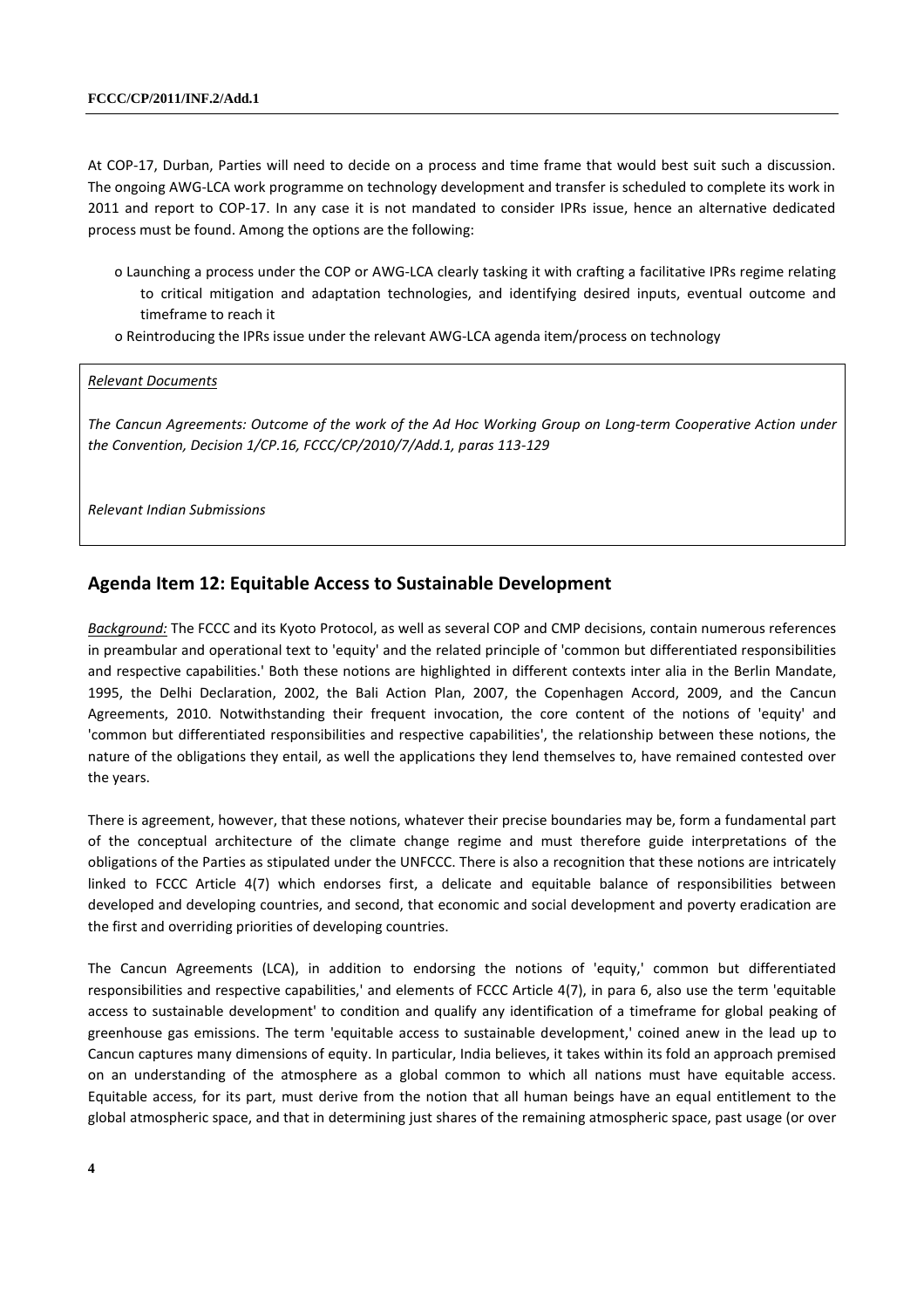usage) of the global atmospheric space must be taken into account. For developing countries like India with serious energy poverty and developmental challenges, a climate regime built on principles that do not ensure equity will impose severe limitations on its ability to lift its people out of poverty. It is imperative therefore that the equitable basis on which the climate regime is to be structured first be discussed and fleshed out, and next be used as the optic through which the regime is interpreted and developed.

India hopes through a discussion under this agenda item to foster a constructive conversation on the equitable basis for future action in the climate regime. Until Parties arrive at an equitable basis for further climate action that builds on principles and provisions of the FCCC and the Kyoto Protocol there can be limited progress in the negotiations. Rote invocation of equitable principles or notions - which lend themselves to multiple interpretations and offer little substantive guidance - whilst important, is radically insufficient to provide either the reassurance developing countries need or to function as trigger to more ambitious climate actions.

*Proposed Actions* Shared understanding on an equitable basis for climate action emerging from these discussions must fundamentally shape the regime for addressing climate change. Indeed, it would be appropriate to caution at this point, that without such a shared understanding on an equitable basis for climate action, negotiations cannot reach a sufficient degree of maturity in the LCA track.

Should negotiations on the Bali Road Map remain immature or unbalanced across the two tracks, the shared understanding on an equitable basis for climate action emerging from these discussions must be reflected in the operational provisions of intervening COP decision texts.

At COP-17, Durban, Parties will need to decide on a process and time frame that would best suit such a discussion. Among the options are the following:

- o Launching a new dialogue/platform/process under the COP clearly identifying the task, desired inputs, eventual outcome and timeframe to reach it
- o Introducing 'equity checks' under relevant LCA agenda items/processes and sub-items including in particular on shared vision, mitigation, finance, technology and review

#### *Relevant Documents*

*The Cancun Agreements: Outcome of the work of the Ad Hoc Working Group on Long-term Cooperative Action under the Convention, Decision 1/CP.16, FCCC/CP/2010/7/Add.1, para 6* 

*Relevant Indian Submissions* 

# **Agenda Item 13: Unilateral Trade Measures**

*Background:* Indira Gandhi, former Prime Minister of India, famously opined at the Stockholm Conference on the Human Environment, that poverty is the greatest polluter. It is in implicit recognition of this view that the FCCC endorses the value of sustainable economic growth and development, as these will enable developing countries to pull themselves out of poverty and better address climate change. Sustainable economic growth and development are best fostered by a supportive and open international economic system, which in turn requires countries to refrain, in India's view, from engaging in unilateral trade and other measures.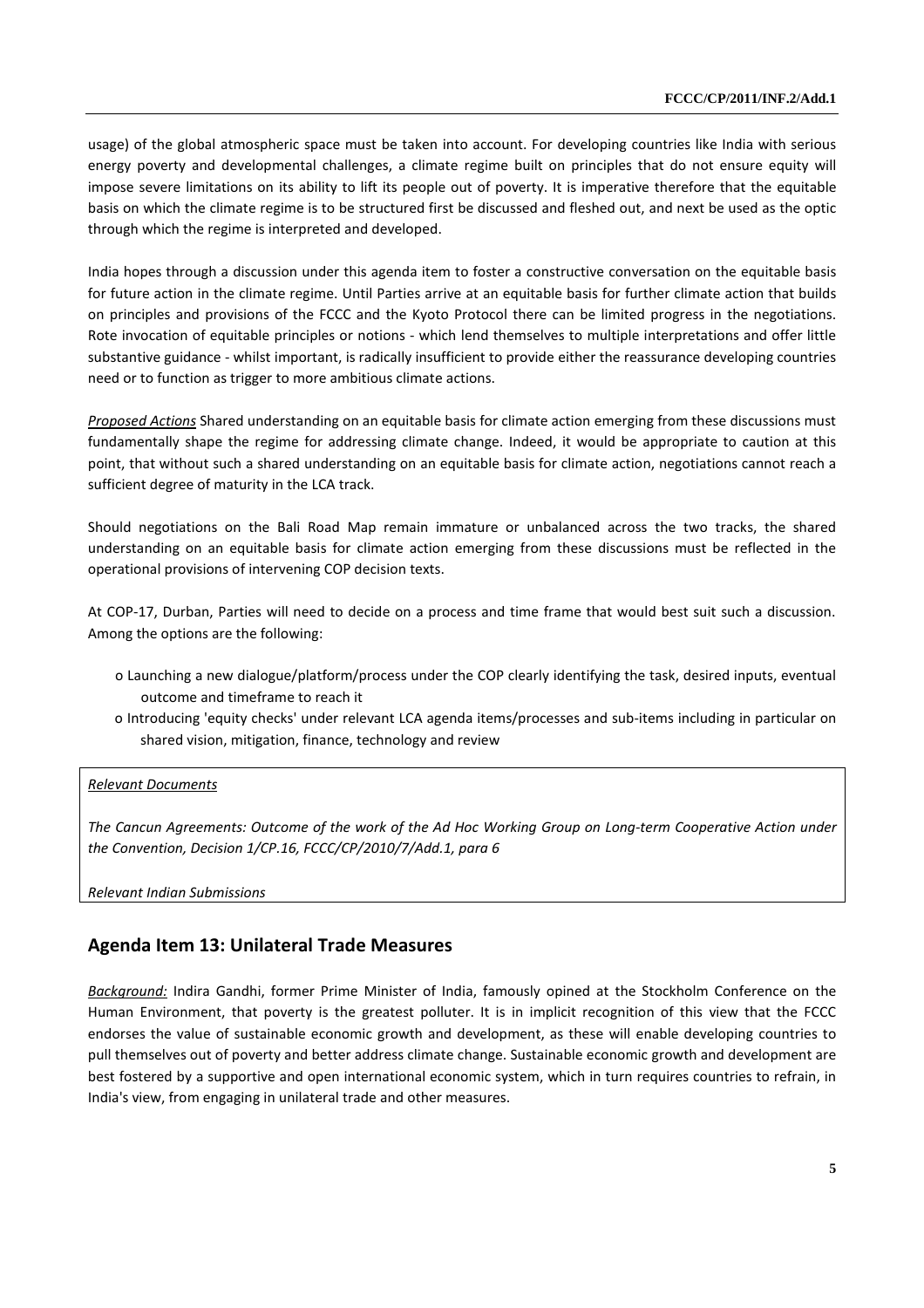#### **FCCC/CP/2011/INF.2/Add.1**

FCCC Article 3(5) provides that '[m]easures taken to combat climate change, including unilateral ones, should not constitute a means of arbitrary and unjustifiable discrimination or a disguised restriction on international trade.' This text is cited verbatim in the Cancun Agreements (LCA), in para 90, in the section on 'Economic and Social Consequences of Response Measures.' Although FCCC Article 3(5) provides some protection, given the growing number of unilateral trade and other measures sought to be imposed on developing countries - from border carbon adjustment measures to taxes - in the name of climate protection, India believes that any agreed outcome of the AWG-LCA process must contain a firm and unambiguous commitment from developed countries that they will not resort to unilateral trade measures.

There are several reasons to spurn unilateral trade and other measures in the name of climate protection. First, the climate regime - the FCCC and its Kyoto Protocol, and COP/CMP decisions - is and must remain the principal forum for fashioning international climate policy. The climate regime with near-universal membership, sophisticated multilaterally agreed principles, rules and institutions to draw on, and frequent negotiating opportunities offers the best chance of arriving at an equitable and effective solution to the climate change problem. Unilateral trade and other measures taken by countries and the retaliatory actions they spawn can only lead to fragmented, overlapping, transaction-intensive and sub-optimal climate policy.

A second related reason to spurn unilateral trade and other measures is that climate policies crafted nationally/regionally and imposed beyond borders is unlikely to accurately reflect the principled balance of obligations in the climate regime. The European Union's extension of its Emissions Trading Scheme to aviation, and thereby to all carriers landing in or departing from EU airports offers a ready example. First, the EU scheme, subject to a few limited exceptions, applies to all airlines. The scheme stands in violation of the UNFCCC as it does not respect the principles of CBDR of developed and developing countries and proposes to operate the ETS outside the EU boundaries without multilateral or bilateral consent. Further, EU member states have the discretion to determine how revenues from the auctioning of GHG allowances will be spent. Although intended for EU mitigation activities, and adaptation in the EU and developing countries, there is no obligation to deploy the revenues thus. The FCCC balance of obligations requires developed countries to provide financial assistance to developing countries, yet here developing country airlines will be contributing to climate and other activities in the EU. In this instance, unilateral measures taken in the name of climate protection turn the FCCC-Kyoto balance of obligations on their head. Unilateral measures imposed beyond borders lend themselves to such perversions of multilaterally agreed frameworks for action.

Third, whilst multilaterally agreed policies - developed through negotiated compromises between consenting states implicitly command legitimacy, unilateral measures that seek to govern actors beyond their borders raise serious legitimacy concerns. Unilateral policies and actions emerge from political processes that the actors, they seek to influence or govern, are not party to. Such policies and actions therefore represent particular strains of opinion and/or stem from mixed motives.

Given the opacity internationally of the domestic/regional political processes that lead to their adoption, unilateral policies lend themselves to a perception of partiality and hidden motives, and are therefore inimical to the confidence building that is central to the multilateral climate negotiations.

Finally, it is also worth bearing in mind that if nations are allowed to engage in unilateral trade and other measures to address climate change they will have little incentive to participate and reach compromise solutions in multilateral process. Far from furthering the fight against climate change, unilateral trade and other measures to address climate change chip away at the multilateral process and the principles on which the climate regime is built. Further, they threaten the outcomes that may be reached.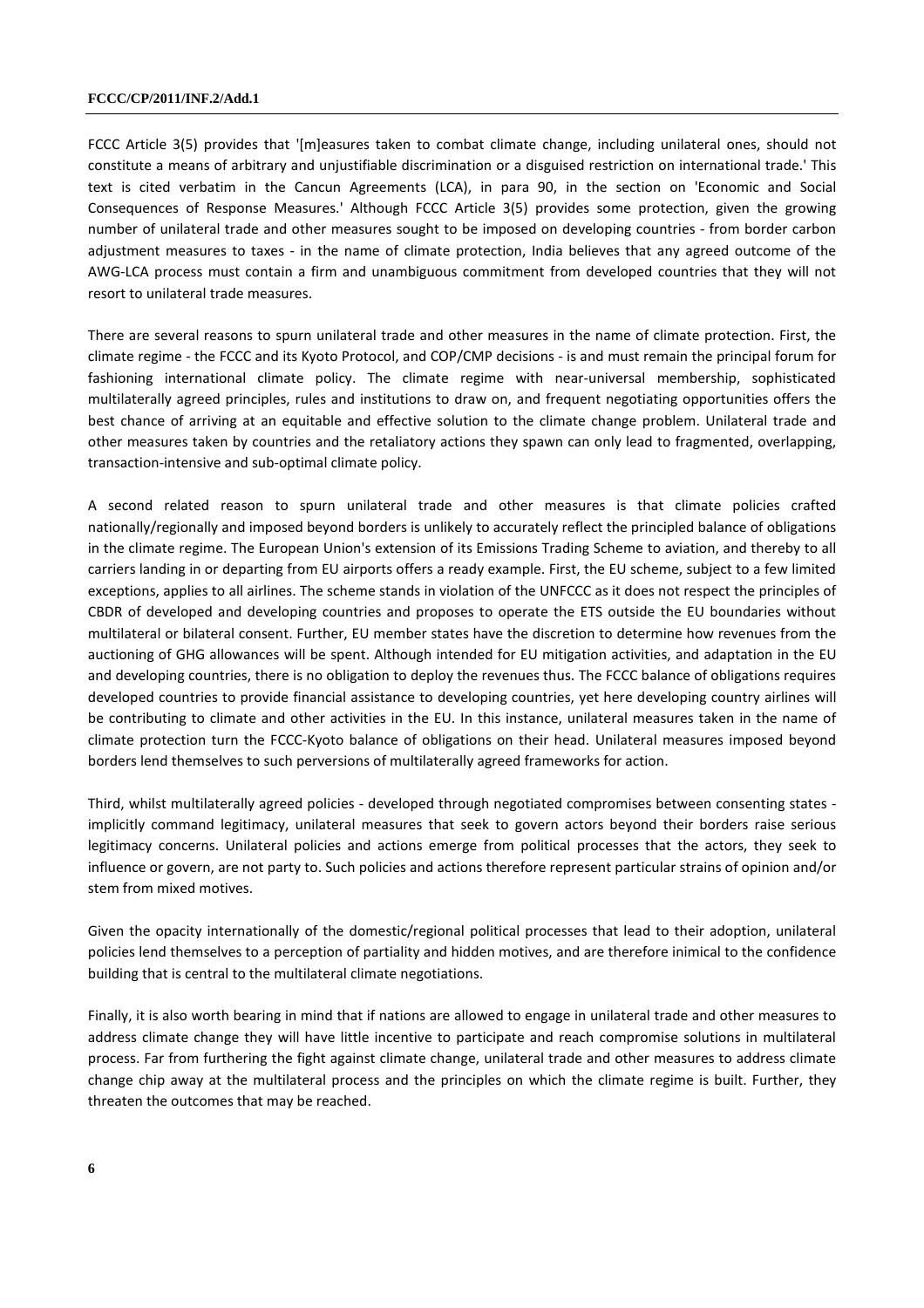*Proposed Actions:* The CoP should decide and prohibit, in prescriptive language, Parties from engaging in unilateral trade and other measures in the name of climate protection. Should negotiations on the Bali Road Map remain immature or unbalanced across the two tracks, similar language must be captured in the operational provisions of intervening COP decision texts.

At COP-17, Durban, Parties will need to decide on a process and time frame that would best suit such a discussion. Among the options are the following:

- o Launching a process under the COP or AWG-LCA tasking it with drafting language prohibiting Parties from engaging in unilateral trade and other measures
- o Pursuing the issue under the relevant LCA agenda item/process on response measures, and/or on shared vision

At COP-17, Durban, in the chosen process, Parties will also need to discuss and agree on language addressing unilateral trade and other measures. In India's view the following language captures the key elements and offers a useful starting point:

*Developed country Parties shall not resort to any form of unilateral measures, including tariff, non-tariff, and other fiscal and non-fiscal border trade measures, against goods and services from developing country Parties on any grounds related to climate change, including protection and stabilization of climate, emissions leakage and/or cost of environment compliance; recalling the principles and provisions of the Convention, in particular Article 3, paragraphs 1, 4 and 5, Article 4, paragraphs 3, 5 and 7, and taking into account the principles of equity, common but differentiated responsibilities and respective capabilities and the obligations of the developed country Parties to provide financial resource, transfer technology and provide capacity building support to the developing countries.*